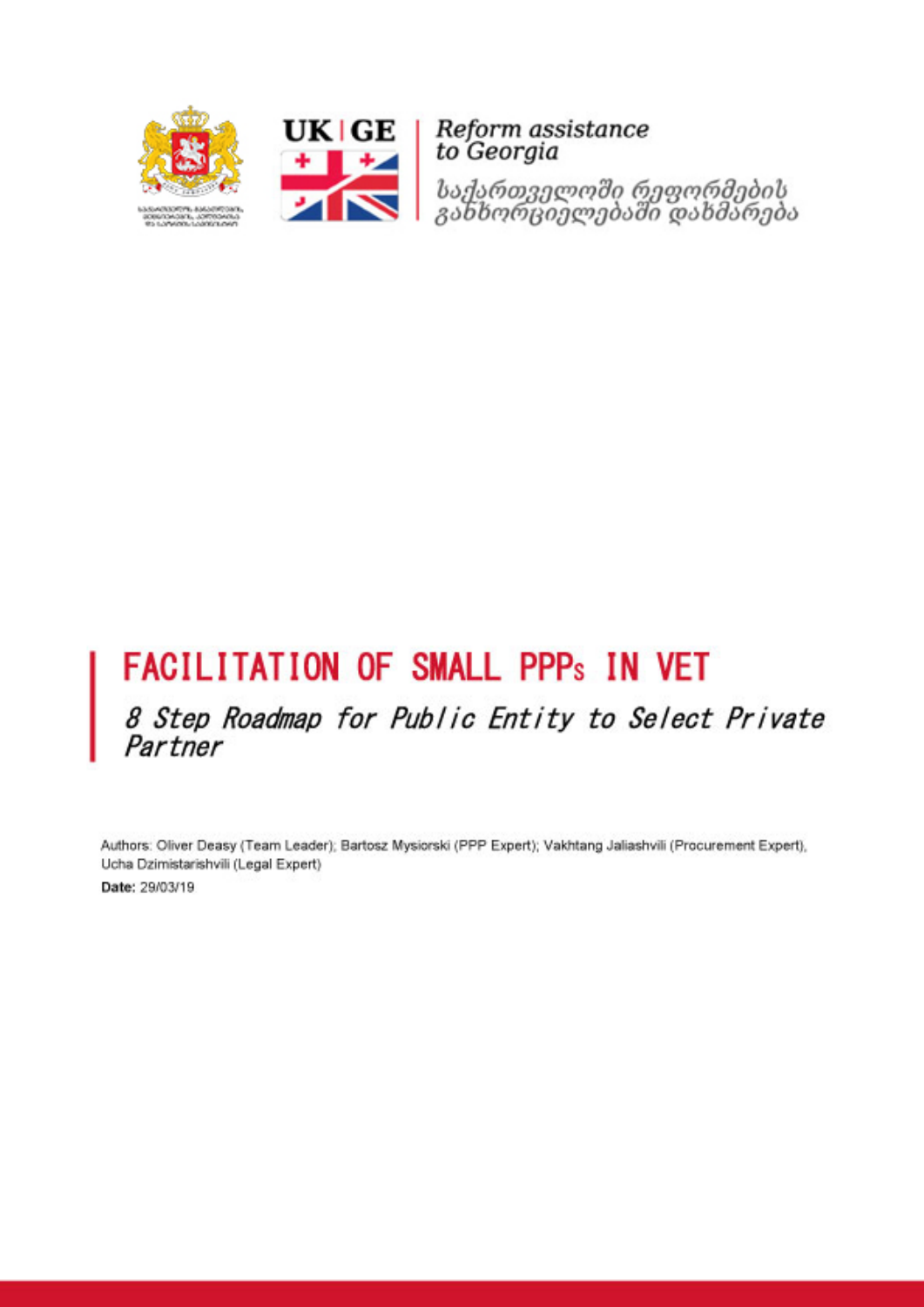#### **Background**

The Good Governance Fund Managed Fund (GGF MF) project aims to assess the potential to outsource the management of Operational and Maintenance (O&M) functions of public VET colleges as well as other types of provisions within the Georgian Vocational Education and Training (VET) system through a potential O&M public – private partnership (PPP). This has the following primary goal:

"To attract additional private sector interest to the Georgian VET system in order to address capacity issues within the Ministry of Education, Science, Culture and Sport (MoESCS) of Georgia and increase the quality and efficiency of VET management in Georgia".

This objective will be achieved through piloting a new form of PPP model, including – among others – developing tendering procedures / documentation for pilot implementation of the O&M PPP model.

To support this pilot activity, three stages with 8 steps have been developed and this document supplements the 8 steps roadmap with a narrative presentation of the activities.



The strategic objective of the activities is:

• To select a private partner capable of delivering expected value for money in nominated VET entity.

To reach the strategic objective the '8 steps roadmap' sets out 8 specific steps with related outputs, activities, milestones, responsibilities and timing.

Prior to the implementation of the 8 steps for the selection of private partners by public entity, a concept note has to be approved by the Government of Georgia for Small PPPs with a contract value of less than 5 million GEL. The concept note contains the following information to enable appraisal of the PPP project proposal:

- 1. Administrative information of the project initiator
- 2. Project rationale and assessment of need
- 3. Needs assessment
- 4. Project scope
- 5. Preliminary economic case and analysis of alternatives
- 6. Affordability
- 7. Implementation
- 8. Sustainability issues

The final decision is facilitated by the PPP Agency on behalf of the executing agency.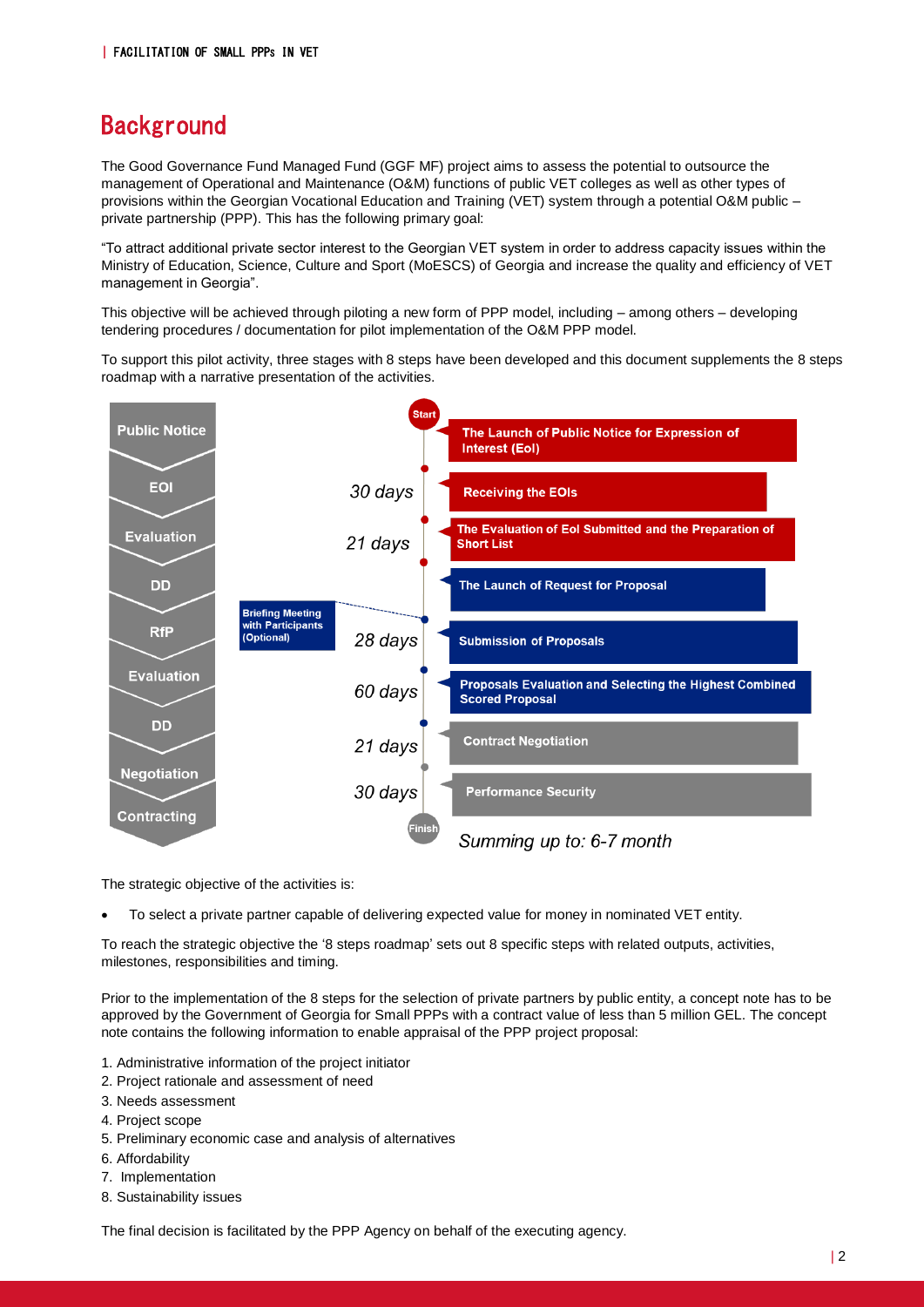The 8 steps roadmap is developed in schematic form and the purpose of the narrative part is to elaborate further the activities.

## Stage 1

#### Step 1: The Launch of Public Notice for Expression of Interest (EoI)

The first step is to launch the Public Notice, along with the invitation for Expression of Interest (EoI). This includes development of the EoI document consisting of planned project overview (rationale, scope, model, commercial frameworks, issues), procurement approach (tender process, evaluation criteria and assessment), as well as general information (communications, closing time and date, lodgement requirements, etc.).

The aim of the Public Notice is to draw attention of potentially interested entities.

The aim of the invitation for EoI is to give potential partners an overview of the planned project and – by setting selection criteria – identify private entities capable of delivering expected value for money.

The short-listing selection criteria are:

- 1. Joint Capability and Experience
- 2. Project Delivery Capability and Experience
- 3. Project Services Capability and Experience
- 4. Professional experience and technical qualification and human resources
- 5. Financial Commitment
- 6. Financial Capacity and Commercial Arrangements
- 7. Risk Allocation
- 8. Management and Organisational Capabilities including Experience in Similar Projects

#### Step 2 Receiving the EOIs

Potential private entities will have **30 days**, since the announcement of the Public Notice and the EoI, to submit their qualifications, experience and substantiate their ability and competence to successfully execute the planned PPP project.

Furthermore, the Evaluation Committee will be created (7 people) and its role will be securing the successful selection of private partner for VET PPP project and effective implementation of the project.

#### Step 3: The Evaluation of EoI Submitted and the Preparation of Short List

The Evaluation Committee will review and evaluate initial interest submitted by applied entities, with regard to their skills, efficiency, experience and reliability as demonstrated by examples of similar contracts they have been awarded in recent years to provide similar activities to those required under the project.

Interested private partners will be short-listed, based on pre-published selection criteria outlined in Step 2 above. .

All the entities complying with the selection criteria (on a basis of pass/fail approach), will be short-listed and invited to participate in the tender phase, where they will be asked to submit proposals.

No ranking of short-listed private entities is made at this point.

The Evaluation Committee will carry out due diligence of the short-listed candidates in order to confirm their actual compliance with the short-listing selection criteria and verify if what they stated in their submitted initial interest is authentic and legitimate.

If it appears that statement declared by the shortlisted candidates is not authentic or legitimate, this candidate will be disqualified for the further process and will not be invited to the tendering phase.

The process of evaluation should **not exceed 21 days**.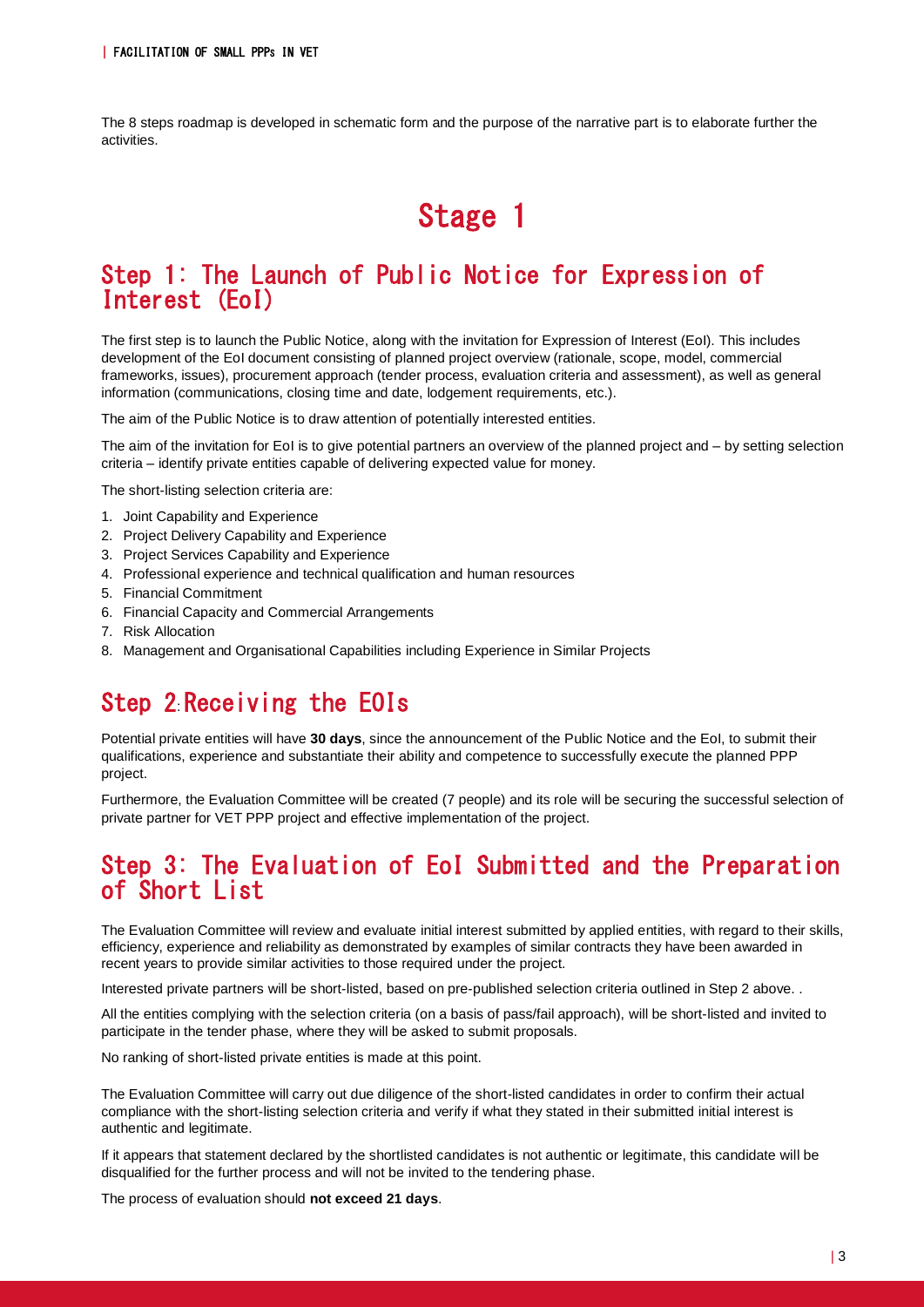## Stage 2

### Step 4: The Launch of Request for Proposal

The next step is the launch of tender documents and submission of proposals by short-listed candidates.

This includes development of the invitation for Request for Proposals (RfP) document consisting of three parts:

- **Part one**: Request for Proposal/Bid Procedures
- **Part two**: Terms of Reference (ToR)
- **Part three**: Contract Forms.

**Part one** will consist of instructions to candidates regarding Proposals/Bids (content, preparation, submission, opening, evaluation and award), proposal data sheet (including suggested bidding schedule), project description (project background, context, rationale, objectives, outcomes, affordability, specific elements, Key Performance Indicators (KPIs)), evaluation and qualification criteria (technical, financial and legal parts) and proposal/bids forms (technical, financial and legal forms).

**Part two** will describe the Terms of References (ToR), including: background information, objective purpose and expected results, assumptions and risks, scope of work, logistics and timing, requirement for public partner and requirement for private partner, as well as reports, monitoring and evaluation.

**Part three** will contain draft PPP contract proposed by the public authority, including: the subject of the agreement – description of the undertaking including its purpose (parties of the agreement, term of the agreement, dates of the completion of the subject of the agreement, conditions precedent, payment mechanism, risk division), obligations and rights of the parties (including provisions concerning parties' contributions), mechanism of payment, consequences of inappropriate completion and failure to complete the obligation (contractual penalties, diminishing the private partner's or company's remuneration), rules and detailed procedure of public control over the realization of the undertaking, project schedule, total value of resources allocated for the whole project, project duration, risk allocation in the project, quality standards, requirements and standards applied in the course of the project implementation and conditions and method of the terminating the agreement.

### Step 5: Submission of Proposals

After launching the invitation for the Request for Proposals – candidates should have **at least 28 days (**This period includes clarifications procedure for questions/answers) for submission of proposals in sealed envelopes.

#### Step 6: Proposals Evaluation and Selecting the Highest Combined Scored Proposal

The Evaluation Committee will evaluate submitted proposals based on criteria published in the Invitation for RfP.

The criteria for selecting the best bid:

**Technical Criteria** (75 points weighted out of 100)

a. Proposed methodology (provisional 65)

- i. KPIs (internal efficiencies of the VET system enrolment, graduation, employment and/or further education and training),
- ii. Proposed methodology for infrastructure maintenance,
- iii. Proposed methodology for related service,
- iv. Additional Value as a add on
- b. Personnel (provisional 25)
	- i. Team leader/Project Director
	- ii. Other PPP personnel
	- iii. Support personnel
- c. Transfer of knowledge (training), (provisional 5)
- d. Compliance with legal and financial proposals (provisional 5)